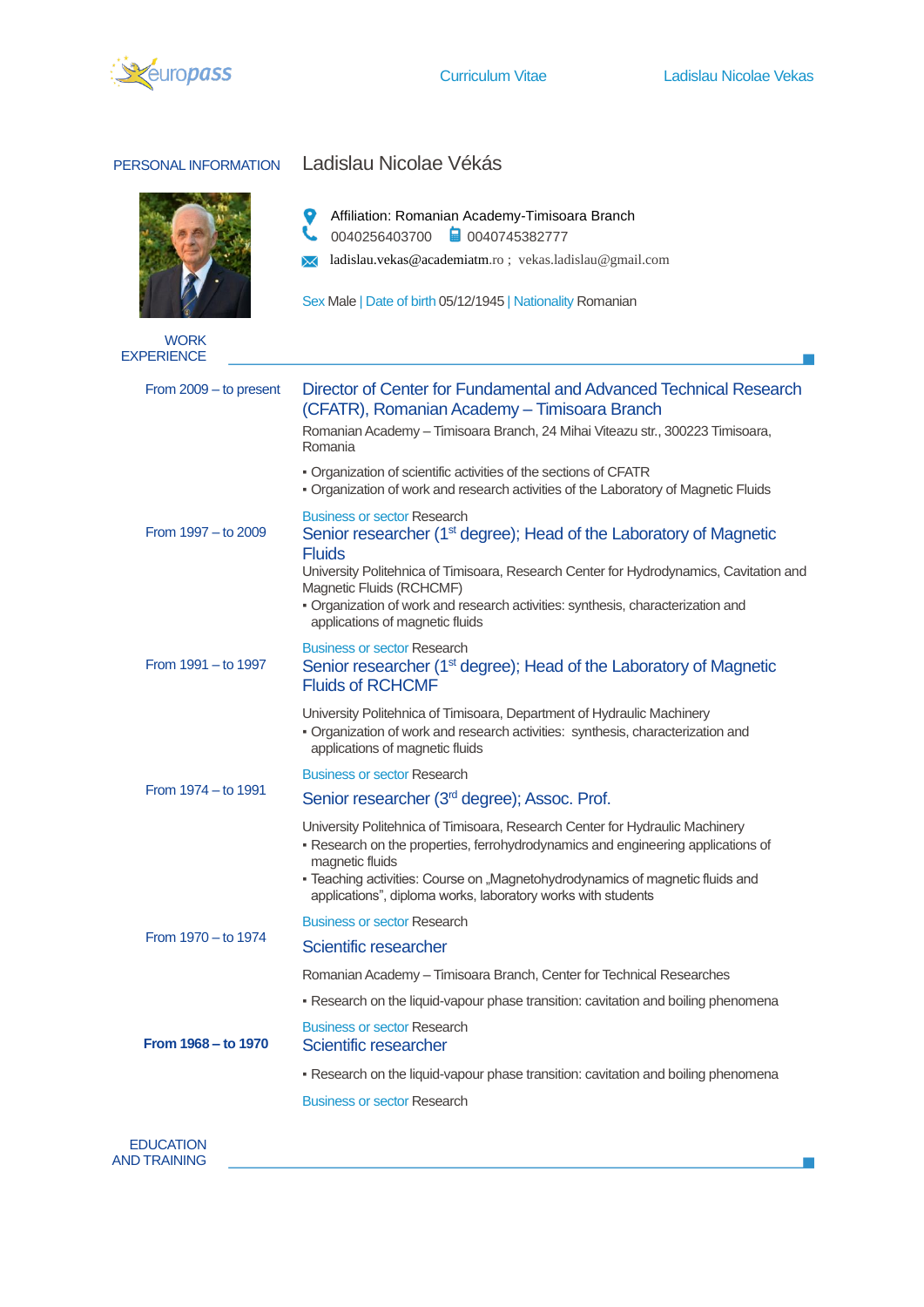

J.

| From 1977 - to 1983              | <b>Doctor in Physics</b>                                                                                                                                                                                                                                                                                                                                                                                                                                                                                                      |                |                 |                                      |                |  |  |
|----------------------------------|-------------------------------------------------------------------------------------------------------------------------------------------------------------------------------------------------------------------------------------------------------------------------------------------------------------------------------------------------------------------------------------------------------------------------------------------------------------------------------------------------------------------------------|----------------|-----------------|--------------------------------------|----------------|--|--|
|                                  | University "A.I. Cuza" lasi, Romania                                                                                                                                                                                                                                                                                                                                                                                                                                                                                          |                |                 |                                      |                |  |  |
| From 1963 - to 1968              | - Thesis title: Contributions to the metastable states of particles                                                                                                                                                                                                                                                                                                                                                                                                                                                           |                |                 |                                      |                |  |  |
|                                  | <b>Physicist</b>                                                                                                                                                                                                                                                                                                                                                                                                                                                                                                              |                |                 |                                      |                |  |  |
|                                  | University of Timisoara, Faculty of Physics, Romania                                                                                                                                                                                                                                                                                                                                                                                                                                                                          |                |                 |                                      |                |  |  |
| <b>PERSONAL</b><br><b>SKILLS</b> |                                                                                                                                                                                                                                                                                                                                                                                                                                                                                                                               |                |                 |                                      |                |  |  |
| Mother tongue(s)                 | Hungarian, Romanian                                                                                                                                                                                                                                                                                                                                                                                                                                                                                                           |                |                 |                                      |                |  |  |
| Other language(s)                | <b>UNDERSTANDING</b>                                                                                                                                                                                                                                                                                                                                                                                                                                                                                                          |                | <b>SPEAKING</b> |                                      | <b>WRITING</b> |  |  |
|                                  | Listening                                                                                                                                                                                                                                                                                                                                                                                                                                                                                                                     | Reading        |                 | Spoken interaction Spoken production |                |  |  |
| English                          | C <sub>1</sub>                                                                                                                                                                                                                                                                                                                                                                                                                                                                                                                | C <sub>2</sub> | C <sub>1</sub>  | C1                                   | C2             |  |  |
| Russian                          | A1                                                                                                                                                                                                                                                                                                                                                                                                                                                                                                                            | B1             | A1              | A1                                   | A1             |  |  |
| German                           | A1                                                                                                                                                                                                                                                                                                                                                                                                                                                                                                                            | A1             | A1              | A1                                   | A1             |  |  |
|                                  | Member of the International Steering Committee of Magnetic Fluids from 1993, which is<br>responsible for the organization and scientific topics of International Conferences on<br>Magnetic Fluids ICMF)<br>Organizer of national and international workshops on magnetic fluids beginning with 1980<br>Member of the Editorial board of four international journals                                                                                                                                                          |                |                 |                                      |                |  |  |
| <b>Job-related skills</b>        | Firm background in physics of magnetic materials and colloids<br>Instrumentation and measurement methods in flow and magnetic properties of<br>magnetizable fluids<br>Magnetic nanofluids/ferrofluids and magnetorheological fluids                                                                                                                                                                                                                                                                                           |                |                 |                                      |                |  |  |
| <b>Digital competence</b>        | Free in Microsoft Office                                                                                                                                                                                                                                                                                                                                                                                                                                                                                                      |                |                 |                                      |                |  |  |
| <b>Other skills</b>              | Good ability to work in research temas (regular scientific co-operation in everyday<br>research work, participation in national and/or international research projects)<br>Good ability to adapt to multicultural environments (experience from being short term, 2<br>weeks-3 months, visiting Germany, Hungary, France)<br>Teaching experiences (two courses: "Magnetohydrodynamics and energy Conversion"<br>and "Magnetohydrodynamics of Magnetic Fluids and Applications of Magnetic Fluids" in<br>the period 1978-1992) |                |                 |                                      |                |  |  |
| <b>Driving licence</b>           |                                                                                                                                                                                                                                                                                                                                                                                                                                                                                                                               |                |                 |                                      |                |  |  |

ADDITIONAL INFORMATION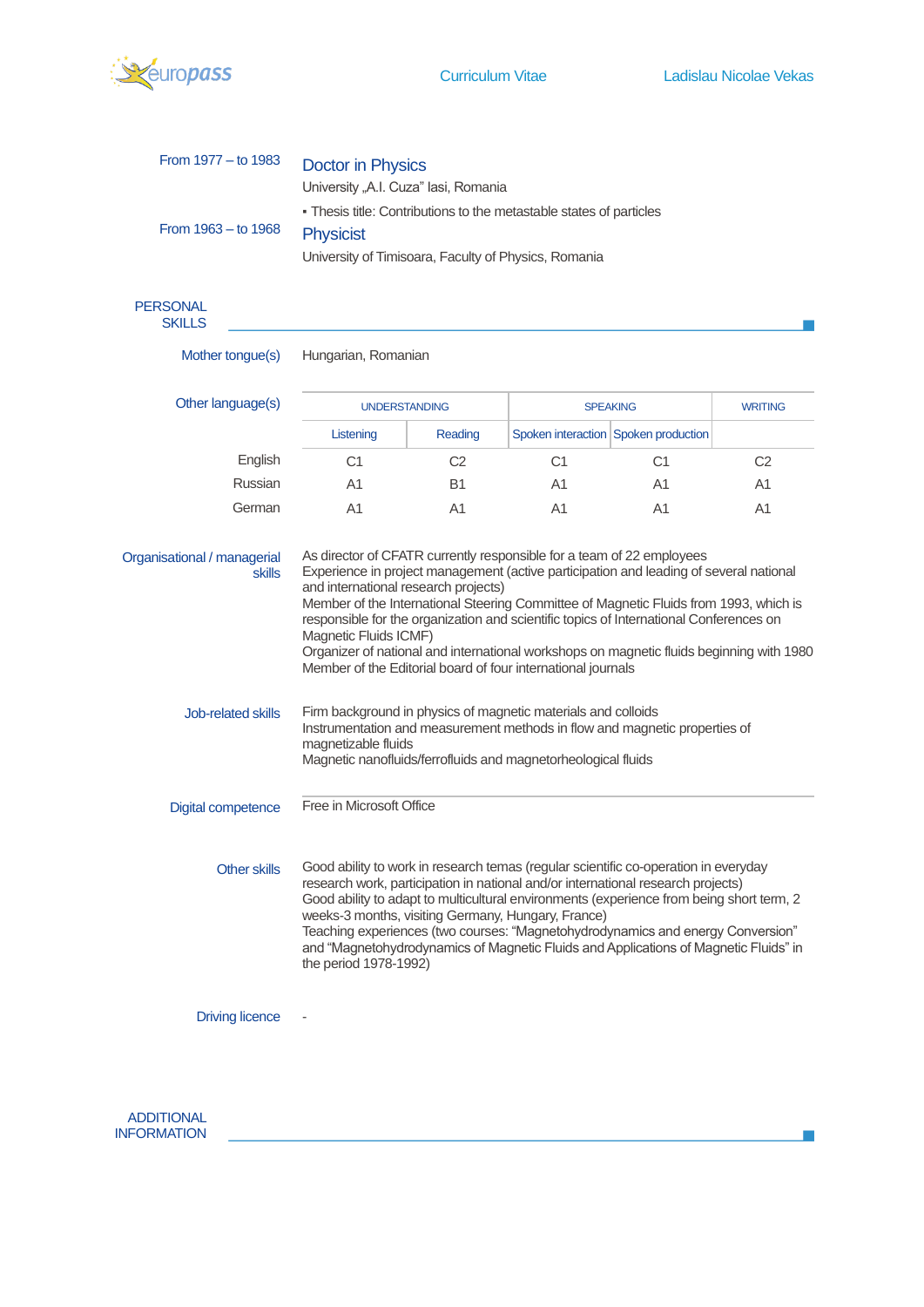

**Publications** 

**Presentations Projects** Honours and awards **Memberships** 

- over 200 papers in peer reviewed journals and conference proceedings (155 in WoS-Core collection); 2 books, 13 book chapters; co-author of 15 Romanian patents;
- a great number of talks at national and international conferences
- national and International projects coordinator/responsible: over 55 ;
- Dragomir Hurmuzescu Prize of the Romanian Academy, 1983;

- full member of the Romanian Academy; Member of the European Academy of Sciences and Arts (Salzburg); Expert of the ad hoc Working group "Nanoscience" (1998-1999) and of the Working group "NanoSTAG"  $(2000 - 2004)$  of COST (DG XII-EC Bruxelles);

## ANNEXES

## **Publications (selection)**

Review papers:I. Anton, I. De Sabata, **L.Vékás**, *Application orientated researches on magnetic fluids* (review), J. Magn. Magn. Mater., 85, 219-226 (1990); I. De Sabata, N.C. Popa, I. Potencz, **L. Vékás**, *Inductive transducers with magnetic fluids*, Sensors and Actuators A, 32, 678-681 (1992); **Vékás L**., Bica D., Avdeev M.V., *Magnetic nanoparticles and concentrated magnetic nanofluids: Synthesis, properties and some applications* (review), China Particuology, 5, 43-49 (2007); **Vékás L**., *Ferrofluids and Magnetorheological Fluids* (review), Advances in Science and Technology, 54, 127-136 (2008); E. Tombácz, R. Turcu, V. Socoliuc, **L. Vékás**, *Magnetic iron oxide nanoparticles: recent trends in design and synthesis of magnetoresponsive nanosystems* (review), Biochemical and Biophysical Research Communications, 468, 442-453(2015); Vlad Socoliuc, Davide Peddis,Viktor I. Petrenko, Mikhail V. Avdeev, Daniela Susan-Resiga, Tamas Szabó, Rodica Turcu, Etelka Tombácz**, Ladislau Vékás**, *Magnetic Nanoparticle Systems for Nanomedicine—A Materials Science Perspective* (review; feature paper), Magnetochemistry, 6(1) 2 (2020) (36 pg); Theodora Krasia-Christoforou, Vlad Socoliuc, Kenneth D. Knudsen, Etelka Tombácz, Rodica Turcu, **Ladislau Vékás**, *From single-core nanoparticles in ferrofluids to multicore magnetic nanocomposites: Assembly strategies, structure and magnetic behavior (review; feature paper),* Nanomaterials, **10**, 2178(2020)(67 pg).; V. Socoliuc, M.V. Avdeev, V. Kuncser, Rodica Turcu, Etelka Tombácz, **L. Vékás**, *Ferrofluids and bio-ferrofluids: looking back and stepping forward*, Nanoscale 2022, **DOI <https://doi.org/10.1039/D1NR05841J>**.

Articles (last 5 years; selection):

Sandor I .Bernad, Alin F. Totorean, **Ladislau Vekas**, Particles deposition induced by the magnetic field in the coronary bypass graft model, J. Magn. Magn. Mater., 401 269–286 (2016); Oana Marinica, Daniela Susan-Resiga, Florica Balanean, Daniel Vizman, Vlad Socoliuc, **Ladislau Vekas**, Nano-micro composite magnetic fluids: magnetic and magnetorheological evaluation for rotating seal and vibration damper applications, J.Magn.Magn.Mater., 406 134-143 (2016); D. Susan-Resiga**, L. Vekas**, Ferrofluid-based magnetorheological fluids: tuning the properties by varying the composition at two hierarchical levels, Rheol Acta 55(7)581-595(2016); D Susan-Resiga**, L Vékás**, Ferrofluid based composite fluids: Magnetorheological properties correlated by Mason and Casson numbers, Journal of Rheology 61 (3), 401-408(2017); Rafaella Ilia, Ioanna Liatsou, Ioanna Savva, Eugenia Vasile, **Ladislau Vekas**, Oana Marinica, Fotios Mpekris, Ioannis Pashalidis, Theodora Krasia- Christoforou, Magnetoresponsive polymer networks as adsorbents for the removal of U(VI) ions from aqueous media, European Polymer Journal, 97, 138-146(2017); Corina Vasilescu, M. Latikka, K. D. Knudsen, V. M. Garamus, V. Socoliuc, Rodica Turcu, Etelka Tombacz, Daniela Susan-Resiga, R. H. A. Ras and **L. Vekas**, High concentration aqueous magnetic fluids: structure, colloidal stability, magnetic and flow properties, Soft Matter, 2018, 14, 6648—6666; V.I.Petrenko, O.P.Artykulnyi, L.A.Bulavin, L.Almásy, V.M.Garamus, O.I.Ivankov, N.A.Grigoryev, **L.Vekas**, P.Kopcansky, M.V.Avdeev, On the impact of surfactant type on the structure of aqueous ferrofluids, Colloids and Surfaces A: Physicochemical and Engineering Aspects,Vol 541, 222-226(2018); Erzsébet Illés, Márta Szekeres, Ildikó Y.Tóth, Ákos Szabó, Béla Iván, Rodica Turcu, **Ladislau Vékás**, István Zupkó, György Jaics, Etelka Tombácz, Multifunctional PEG-carboxylate copolymer coated superparamagnetic iron oxide nanoparticles for biomedical application, Journal of Magnetism and Magnetic Materials, 451, 710-720(2018); SI Bernad, D Susan-Resiga, **L Vekas**, ES Bernad, Drug targeting investigation in the critical region of the arterial bypass graft, Journal of Magnetism and Magnetic Materials, 475, 1, 14-23 (2019); Susan-Resiga D, Socoliuc V, Bunge A, Turcu R, **L. Vékás**, From high colloidal stability ferrofluids to magnetorheological fluids: tuning the flow behavior by magnetite nanoclusters, Smart Materials and Structures, 28, 115014(2019)(13pp); Amanda Moyano, María Salvador, José C. Martínez-García, Vlad Socoliuc, **Ladislau Vékás**, Davide Peddis, Miguel A. Alvarez, María Fernández, Montserrat Rivas, M. Carmen Blanco-López, Magnetic immunochromatographic test for histamine detection in wine, Analytical and Bioanalytical Chemistry, 411(25)6615–6624 (2019); Susan-Resiga D, Socoliuc V, Bunge A, Turcu R, **L. Vékás**, From high colloidal stability ferrofluids to magnetorheological fluids: tuning the flow